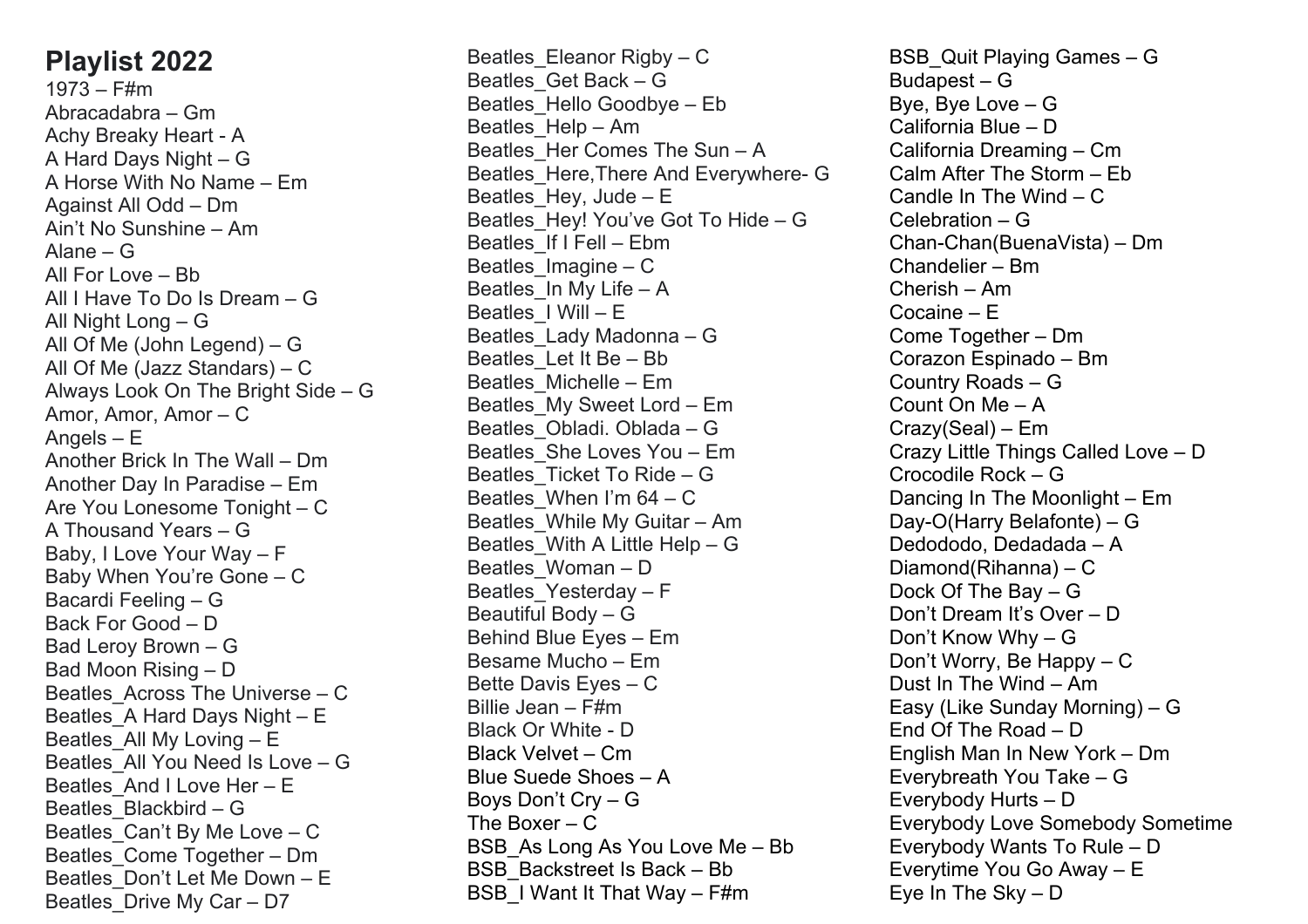Father And Son – A Feel – Dm Fire And Rain – C For Your Babys – A Four Five Seconds – Bb Fragile(Sting) – Em Fly Away – Am Get Lucky – Bm Give A Little Bit – D Goodbye Yellow Brick Road – Fm Grenade – Am Guantanamera – G Guitar Man – G Gypsy – Bamboleo – Em Gypsy – Baila Me – G Happy – Fm Happy Together – Gm Havanna – Gm Have You Ever Seen The Rain – C Have You Really Ever Loved – E Head Over Heals – C Heartache Tonight – G Heaven(Bryan Adams) – Bb Hero(Family Of The Year) – F Hey Brother – Gm Hey Jude – Em Higher Ground – Cm Hit The Road, Jack – Em Home (Michael Buble) – G Home Of Deliverance – C Honky Tonk Woman – G Hotel California – Gm Hot Stuff – Cm How Can U Mend A Broken Heart – E How Deep Is Your Love – E How Sweet It Is To Be Loved By U – C I Am Sailing – A

I Can See Clearly – C I Can't Dance (Phil Collins) – Gm I Can't Tell You Why – Gm I Don't Wanna Be A Hero – F#m I Feel Good – Dm If I Ain't Got You – D If You Don't Know Me By Now – G I Let My Heart In San Francisco – C I Just Called To Say 143 – C I'll Be There – Bb I'll Be Yours, Baby Tonight – Eb I'm Still Standing – A I'm Yours – Bb Iko Iko – F In The Arms Of An Angel – C I Say A Little Prayer – Gm I Shot The Sheriff – F# Isn't She Lovely – Bm Italiano Cosa Della Vita – D Italiano\_Insieme – Bb Italiano\_La Asciatemi Cantare – Bm Italiano\_Piu Bella Cosa – C Italiano\_Se Bastasse – G Italiano\_Senza Una Donna – Am It's A Mans World – Cm It's My Life – Cm I Wanna Know What Love Is – Cm I Will Survive – Bm Jailhouse Rock – D Johnny B. Goode – A Jolene – Em Just The Way You Are(BrunoMars) – Bm King Of The Road – C Kingston Town – A Kiss From A Rose – E Knock On Wood – G Knocking On Heavens Door – G

La Bamba – C Lady Hear Me Tonight – Bm Lady In Red – G Lay Down Sally – A Lean On Me – C Lemon Tree – Fm Let Me Entertain You – F Let's Twist Again – C Life Is A Roller Coaster – C Locked Out Of Heaven – Am Long Train Running – Em Losing My Religion – Am Luca – E Lyin' Eyes – G Mac The Knife – G Man In The Moon – C Marry You – C Marvin Gaye – D Masterblaster – Am Me And Mrs. Jones – C Memories(Maroon 5) – A Message In A Bottle – Bm Money For Nothing – Gm Moves Likes Jagger – Bm Movin' On Up – Bm Mr. Bojangles – E Mrs. Robinson – G My  $Girl - C$ Narcotics – D Need You Now – A Night Fever – C Nikita – G No Matter What – G No Woman, No Cry – C Notorious – Dm One Call Way – Bb One Hello – Em